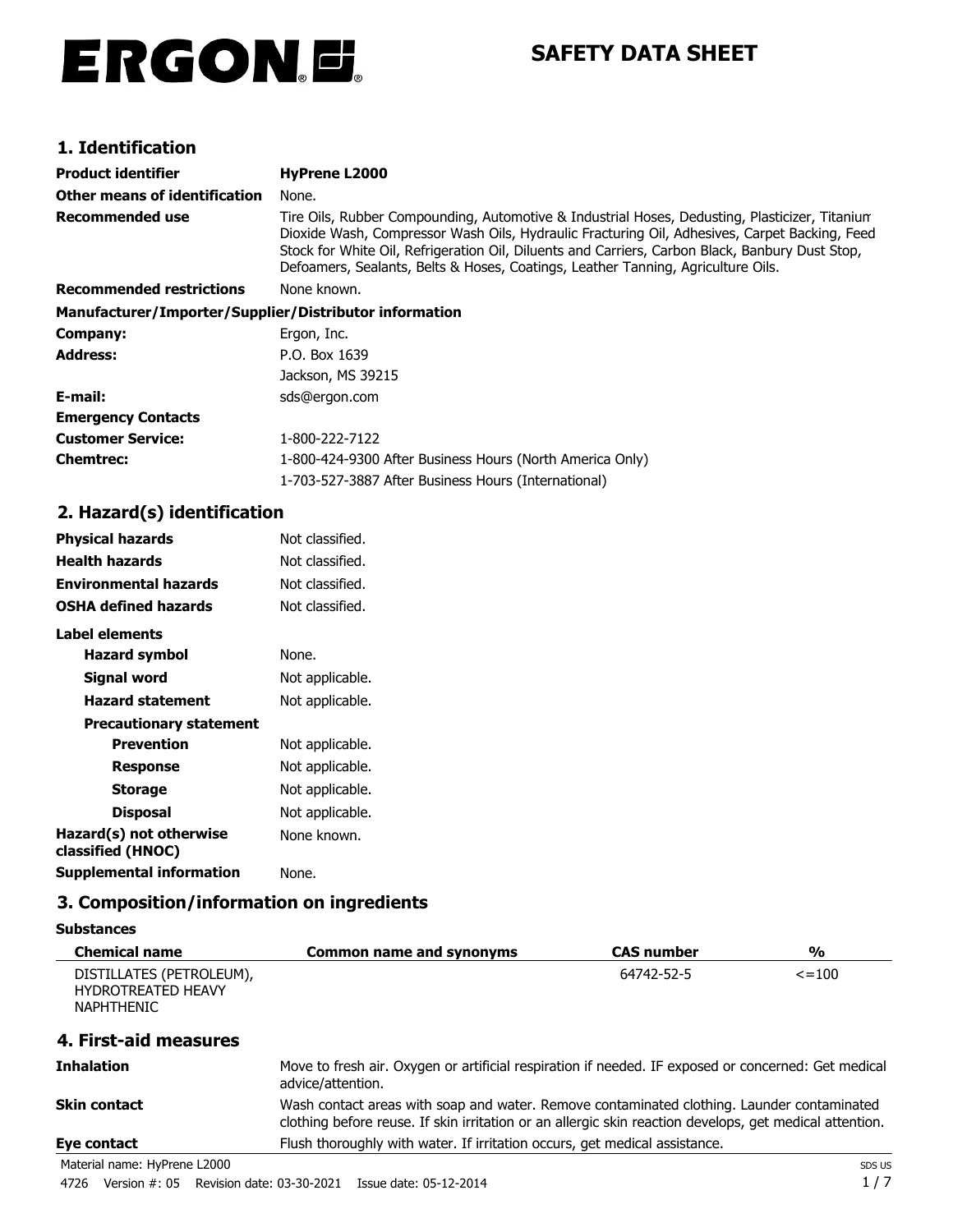| <b>Ingestion</b>                                                                    | Do NOT induce vomiting. If vomiting occurs naturally, have victim lean forward to reduce risk of<br>aspiration. Call a poison control center immediately.                                                                                                                                                                                                                                                                                                   |
|-------------------------------------------------------------------------------------|-------------------------------------------------------------------------------------------------------------------------------------------------------------------------------------------------------------------------------------------------------------------------------------------------------------------------------------------------------------------------------------------------------------------------------------------------------------|
| <b>Most important</b><br>symptoms/effects, acute and<br>delayed                     | Defatting of the skin.                                                                                                                                                                                                                                                                                                                                                                                                                                      |
| <b>Indication of immediate</b><br>medical attention and special<br>treatment needed | Treat symptomatically.                                                                                                                                                                                                                                                                                                                                                                                                                                      |
| <b>General information</b>                                                          | Contact physician if discomfort continues.                                                                                                                                                                                                                                                                                                                                                                                                                  |
| 5. Fire-fighting measures                                                           |                                                                                                                                                                                                                                                                                                                                                                                                                                                             |
| Suitable extinguishing media                                                        | Halon. Dry chemicals. Foam. Carbon dioxide (CO2). Water spray or fog. Do not use water jet as an<br>extinguisher, as this will spread the fire.                                                                                                                                                                                                                                                                                                             |
| <b>Unsuitable extinguishing</b><br>media                                            | Do not use a solid water stream as it may scatter and spread fire.                                                                                                                                                                                                                                                                                                                                                                                          |
| <b>Specific hazards arising from</b><br>the chemical                                | No unusual fire or explosion hazards noted.                                                                                                                                                                                                                                                                                                                                                                                                                 |
| <b>Special protective equipment</b><br>and precautions for<br>firefighters          | Wear full protective clothing, including helmet, self-contained positive pressure or pressure demand<br>breathing apparatus, protective clothing and face mask.                                                                                                                                                                                                                                                                                             |
| <b>Fire fighting</b><br>equipment/instructions                                      | Cool containers exposed to flames with water until well after the fire is out. Firefighters must use<br>standard protective equipment including flame retardant coat, helmet with face shield, gloves,<br>rubber boots, and in enclosed spaces, SCBA. Use pressurized air mask if product is involved in a<br>fire.                                                                                                                                         |
| <b>General fire hazards</b>                                                         | No unusual fire or explosion hazards noted. Flammability Class: Combustible IIIB                                                                                                                                                                                                                                                                                                                                                                            |
| 6. Accidental release measures                                                      |                                                                                                                                                                                                                                                                                                                                                                                                                                                             |
| <b>Personal precautions,</b><br>protective equipment and<br>emergency procedures    | Keep unnecessary personnel away. Local authorities should be advised if significant spillages cannot<br>be contained. Wear appropriate protective equipment and clothing during clean-up. Do not touch<br>damaged containers or spilled material unless wearing appropriate protective clothing. Ensure<br>adequate ventilation.                                                                                                                            |
| <b>Methods and materials for</b><br>containment and cleaning up                     | Large Spills: ELIMINATE all ignition sources (no smoking, flares, sparks or flames in immediate<br>area). Stop the flow of material, if this is without risk. Dike the spilled material, where this is<br>possible. Cover with plastic sheet to prevent spreading. Absorb in vermiculite, dry sand or earth or<br>absorbent material then place into containers. Following product recovery, flush area with water.                                         |
|                                                                                     | Small Spills: Wipe up with absorbent material (e.g. cloth, fleece). Clean surface thoroughly to<br>remove residual contamination.                                                                                                                                                                                                                                                                                                                           |
|                                                                                     | Never return spills in original containers for re-use. For waste disposal, see section 13 of the SDS.                                                                                                                                                                                                                                                                                                                                                       |
| <b>Environmental precautions</b>                                                    | Prevent further leakage or spillage if safe to do so. Prevent entry into waterways, sewer, basements<br>or confined areas. Avoid discharge to the aquatic environment. Contact local authorities in case of<br>spillage to drain/aquatic environment. Avoid discharge into drains, water courses or onto the<br>ground. If this material is spilled into navigable waters and creates a visible sheen, it is reportable<br>to the National Response Center. |
| 7. Handling and storage                                                             |                                                                                                                                                                                                                                                                                                                                                                                                                                                             |
| <b>Precautions for safe handling</b>                                                | Do not breathe dust/fume/gas/mist/vapors/spray. Wash hands after handling and before eating. Do<br>not get this material in contact with eyes. Avoid contact with skin. Avoid prolonged exposure. All<br>handling to take place in well-ventilated area. Shower after work. Remove and wash contaminated<br>clothing promptly.                                                                                                                              |
| <b>Conditions for safe storage,</b><br>including any<br>incompatibilities           | Keep away from heat, sparks and open flame. Store in a well-ventilated place.                                                                                                                                                                                                                                                                                                                                                                               |
| 8. Exposure controls/personal protection                                            |                                                                                                                                                                                                                                                                                                                                                                                                                                                             |

#### **Occupational exposure limits**

| US. OSHA Table Z-1 Limits for Air Contaminants (29 CFR 1910.1000) |      |            |       |
|-------------------------------------------------------------------|------|------------|-------|
| <b>Material</b>                                                   | Type | Value      | Form  |
| HyPrene L2000                                                     | PEL  | 5 mg/m $3$ | Mist. |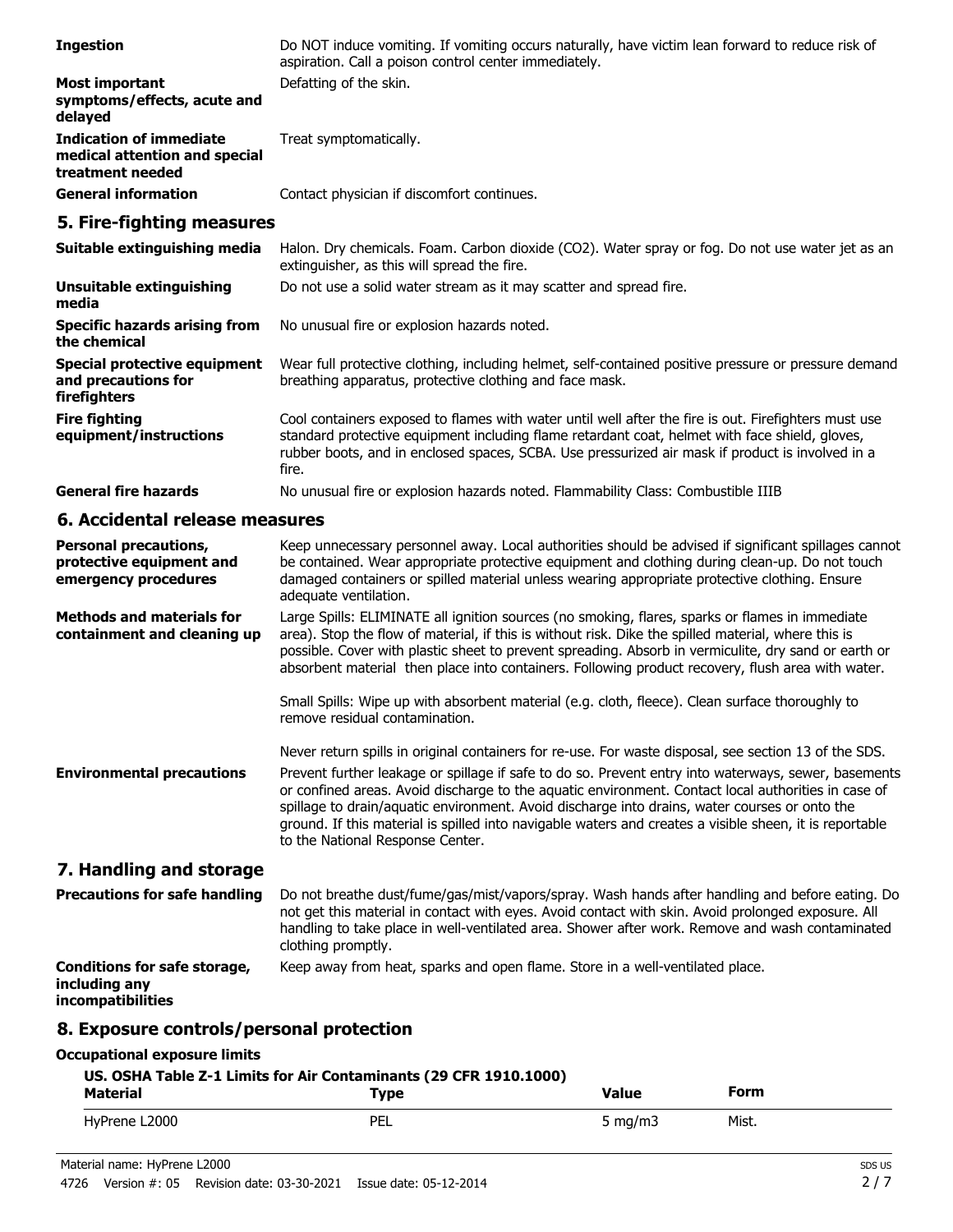| <b>Components</b>                                                                                 | US. OSHA Table Z-1 Limits for Air Contaminants (29 CFR 1910.1000)<br><b>Type</b>                                                                                                                                                                         | <b>Value</b>                | Form                |
|---------------------------------------------------------------------------------------------------|----------------------------------------------------------------------------------------------------------------------------------------------------------------------------------------------------------------------------------------------------------|-----------------------------|---------------------|
| <b>DISTILLATES</b><br>(PETROLEUM),<br>HYDROTREATED HEAVY<br><b>NAPHTHENIC (CAS</b><br>64742-52-5) | PEL                                                                                                                                                                                                                                                      | $5$ mg/m $3$                | Mist.               |
| <b>US. ACGIH Threshold Limit Values</b><br><b>Material</b>                                        | <b>Type</b>                                                                                                                                                                                                                                              | <b>Value</b>                | Form                |
| HyPrene L2000                                                                                     | <b>TWA</b>                                                                                                                                                                                                                                               | 5 mg/m $3$                  | Inhalable fraction. |
| <b>Components</b>                                                                                 | <b>Type</b>                                                                                                                                                                                                                                              | <b>Value</b>                | <b>Form</b>         |
| <b>DISTILLATES</b><br>(PETROLEUM),<br>HYDROTREATED HEAVY<br><b>NAPHTHENIC (CAS</b><br>64742-52-5) | <b>TWA</b>                                                                                                                                                                                                                                               | 5 mg/m $3$                  | Inhalable fraction. |
| <b>US. NIOSH: Pocket Guide to Chemical Hazards</b><br><b>Material</b>                             | <b>Type</b>                                                                                                                                                                                                                                              | Value                       | <b>Form</b>         |
| HyPrene L2000                                                                                     | Ceiling                                                                                                                                                                                                                                                  | 1800 mg/m3                  |                     |
|                                                                                                   | <b>STEL</b>                                                                                                                                                                                                                                              | 10 mg/m3                    | Mist.               |
| <b>Components</b>                                                                                 | <b>Type</b>                                                                                                                                                                                                                                              | <b>Value</b>                | <b>Form</b>         |
| <b>DISTILLATES</b><br>(PETROLEUM),<br>HYDROTREATED HEAVY<br><b>NAPHTHENIC (CAS</b><br>64742-52-5) | Ceiling<br><b>STEL</b>                                                                                                                                                                                                                                   | 1800 mg/m3<br>$10$ mg/m $3$ | Mist.               |
|                                                                                                   | <b>TWA</b>                                                                                                                                                                                                                                               | 350 mg/m3                   |                     |
| <b>Biological limit values</b>                                                                    | No biological exposure limits noted for the ingredient(s).                                                                                                                                                                                               |                             |                     |
| <b>Appropriate engineering</b><br>controls                                                        | Provide adequate ventilation, including appropriate local extraction, to ensure that the defined<br>occupational exposure limit is not exceeded.                                                                                                         |                             |                     |
|                                                                                                   | Individual protection measures, such as personal protective equipment                                                                                                                                                                                    |                             |                     |
| <b>Eye/face protection</b>                                                                        | Goggles/face shield are recommended.                                                                                                                                                                                                                     |                             |                     |
| <b>Skin protection</b><br><b>Hand protection</b>                                                  | Chemical resistant gloves are recommended. If contact with forearms is likely wear gauntlet style<br>gloves.                                                                                                                                             |                             |                     |
| <b>Other</b>                                                                                      | Chemical/oil resistant clothing is recommended. Launder contaminated clothing before reuse.                                                                                                                                                              |                             |                     |
| <b>Respiratory protection</b>                                                                     | Under normal conditions, respirator is not normally required. When workers are facing<br>concentrations above the exposure limit they must use appropriate certified respirators.                                                                        |                             |                     |
| <b>Thermal hazards</b>                                                                            | Not available.                                                                                                                                                                                                                                           |                             |                     |
| <b>General hygiene</b><br>considerations                                                          | Always observe good personal hygiene measures, such as washing after handling the material and<br>before eating, drinking, and/or smoking. Routinely wash work clothing to remove contaminants.<br>Discard contaminated footwear that cannot be cleaned. |                             |                     |
| 9. Physical and chemical properties                                                               |                                                                                                                                                                                                                                                          |                             |                     |
| <b>Appearance</b>                                                                                 | Clear & bright                                                                                                                                                                                                                                           |                             |                     |
| <b>Physical state</b>                                                                             | Liquid.                                                                                                                                                                                                                                                  |                             |                     |
| <b>Form</b>                                                                                       | Liquid.                                                                                                                                                                                                                                                  |                             |                     |

| Odor |                                  | Mild Petroleum Odor                     |                        |
|------|----------------------------------|-----------------------------------------|------------------------|
|      | Odor threshold<br>Not available. |                                         |                        |
|      | Material name: HyPrene L2000     |                                         |                        |
| 4726 |                                  | Version #: 05 Revision date: 03-30-2021 | Issue date: 05-12-2014 |

**Color** Amber.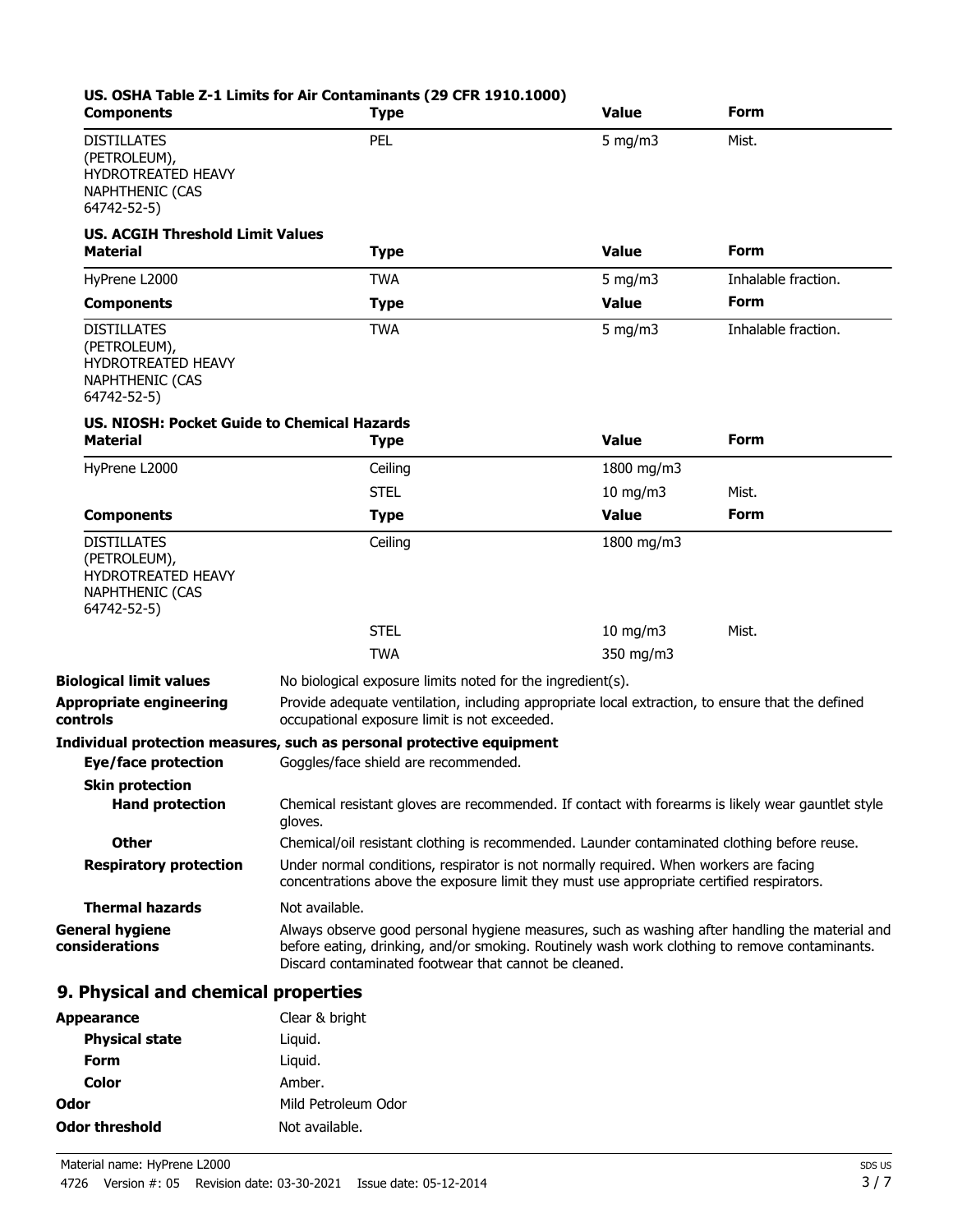| рH                                                  | Not available.                                                                                                                |
|-----------------------------------------------------|-------------------------------------------------------------------------------------------------------------------------------|
| <b>Melting point/freezing point</b>                 | -4 °F (-20 °C) ASTM D5950/ ISO 3016                                                                                           |
| Initial boiling point and                           | 662 °F (350 °C) ASTM D2887/ ISO 3294                                                                                          |
| boiling range                                       |                                                                                                                               |
| <b>Flash point</b>                                  | 464.0 °F (240.0 °C) Pensky-Martens Closed Cup ASTM D93/ ISO 2719<br>507.2 °F (264.0 °C) Cleveland Open Cup ASTM D92/ ISO 2592 |
| <b>Evaporation rate</b>                             | Not available.                                                                                                                |
| <b>Flammability (solid, gas)</b>                    | Not available.                                                                                                                |
| <b>Upper/lower flammability or explosive limits</b> |                                                                                                                               |
| Flammability limit - lower Not available.<br>(9/6)  |                                                                                                                               |
| <b>Flammability limit -</b><br>upper $(% )$         | Not available.                                                                                                                |
| <b>Explosive limit - lower</b><br>(%)               | Not available.                                                                                                                |
| <b>Explosive limit - upper</b><br>(9/6)             | Not available.                                                                                                                |
| Vapor pressure                                      | Not available.                                                                                                                |
| <b>Vapor density</b>                                | > 5                                                                                                                           |
| <b>Relative density</b>                             | 0.92 (60 °F (15.56 °C) ASTM D4052/ ISO 12185)                                                                                 |
| Solubility(ies)                                     |                                                                                                                               |
| <b>Solubility (water)</b>                           | Insoluble                                                                                                                     |
|                                                     | Insoluble                                                                                                                     |
| <b>Partition coefficient</b><br>(n-octanol/water)   | Not established.                                                                                                              |
| <b>Auto-ignition temperature</b>                    | > 600 °F (> 315.56 °C) ASTM E659                                                                                              |
| <b>Decomposition temperature</b>                    | Not available.                                                                                                                |
| <b>Viscosity</b>                                    | 384 cSt (104 °F (40 °C) ASTM D445)                                                                                            |
| 10. Stability and reactivity                        |                                                                                                                               |

#### **Reactivity** The product is stable and non-reactive under normal conditions of use, storage and transport. **Chemical stability** Stable. **Possibility of hazardous** Hazardous polymerization does not occur. **reactions Conditions to avoid Heat, flames and sparks. Avoid temperatures exceeding the flash point. Incompatible materials** Strong oxidizing agents. Upon decomposition, this product emits carbon monoxide, carbon dioxide and/or low molecular weight hydrocarbons. **Hazardous decomposition products**

#### **11. Toxicological information**

#### **Information on likely routes of exposure**

| <b>Inhalation</b>                                                                  | May be harmful if inhaled. However, this product does not currently meet the criteria for<br>classification.                     |
|------------------------------------------------------------------------------------|----------------------------------------------------------------------------------------------------------------------------------|
| <b>Skin contact</b>                                                                | Frequent or prolonged contact may defat and dry the skin, leading to discomfort and dermatitis                                   |
| Eve contact                                                                        | May be irritating to eyes.                                                                                                       |
| <b>Ingestion</b>                                                                   | May cause gastrointestinal discomfort if swallowed. Do not induce vomiting. Vomiting may<br>increase risk of product aspiration. |
| Symptoms related to the<br>physical, chemical and<br>toxicological characteristics | Not available.                                                                                                                   |
| Information on toxicological effects                                               |                                                                                                                                  |
| Acute toxicity                                                                     | Not classified.                                                                                                                  |
| Skin corrosion/irritation                                                          | Not classified. May cause defatting of the skin, but is neither an irritant nor a sensitizer.                                    |
|                                                                                    |                                                                                                                                  |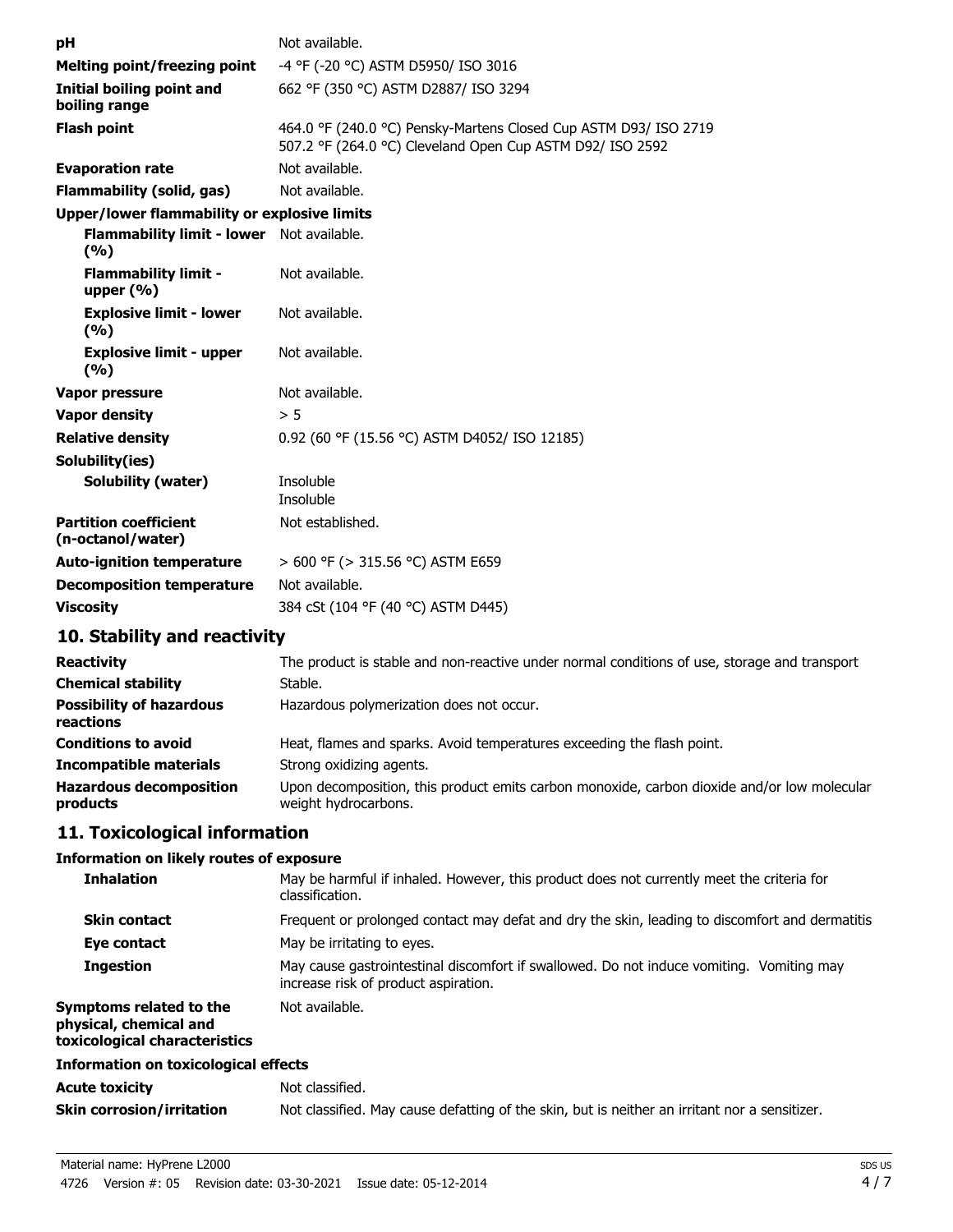| Serious eye damage/eye<br>irritation                  | Not classified.                                                                                                                                                                                          |
|-------------------------------------------------------|----------------------------------------------------------------------------------------------------------------------------------------------------------------------------------------------------------|
| Respiratory or skin sensitization                     |                                                                                                                                                                                                          |
| <b>Respiratory sensitization</b>                      | Not classified.                                                                                                                                                                                          |
| <b>Skin sensitization</b>                             | Not classified.                                                                                                                                                                                          |
| <b>Germ cell mutagenicity</b>                         | Non-mutagenic based on Modified Ames Assay.                                                                                                                                                              |
| Carcinogenicity                                       | This product is not considered to be a carcinogen by IARC, ACGIH, NTP, or OSHA. Meets EL<br>requirement of less than 3% (w/w) DMSO extract for total polycyclic aromatic compound (PAC)<br>using IP 346. |
|                                                       | <b>IARC Monographs. Overall Evaluation of Carcinogenicity</b>                                                                                                                                            |
| Not listed.                                           | OSHA Specifically Regulated Substances (29 CFR 1910.1001-1052)                                                                                                                                           |
| Not regulated.                                        | US. National Toxicology Program (NTP) Report on Carcinogens                                                                                                                                              |
| Not listed.                                           |                                                                                                                                                                                                          |
| <b>Reproductive toxicity</b>                          | Contains no ingredient listed as toxic to reproduction                                                                                                                                                   |
| Specific target organ toxicity<br>- single exposure   | Not classified.                                                                                                                                                                                          |
| Specific target organ toxicity<br>- repeated exposure | Not classified.                                                                                                                                                                                          |
| <b>Aspiration hazard</b>                              | Not classified.                                                                                                                                                                                          |
| <b>Chronic effects</b>                                | Prolonged or repeated contact may cause drying, cracking, or irritation of the skin                                                                                                                      |

#### **12. Ecological information**

| <b>Ecotoxicity</b>                   | Not expected to be harmful to aquatic organisms.                                                                                                                                           |
|--------------------------------------|--------------------------------------------------------------------------------------------------------------------------------------------------------------------------------------------|
| <b>Persistence and degradability</b> | Not inherently biodegradable.                                                                                                                                                              |
| <b>Bioaccumulative potential</b>     | Bioaccumulation is unlikely to be significant because of the low water solubility of this product.                                                                                         |
| <b>Mobility in soil</b>              | Not available.                                                                                                                                                                             |
| <b>Other adverse effects</b>         | No other adverse environmental effects (e.g. ozone depletion, photochemical ozone creation<br>potential, endocrine disruption, global warming potential) are expected from this component. |

#### **13. Disposal considerations**

| <b>Disposal instructions</b>                    | When this product as supplied is to be discarded as waste, it does not meet the definition of a<br>RCRA waste under 40 CFR 261. Disposal recommendations are based on material as supplied.<br>Disposal must be in accordance with current applicable laws and regulations, and material<br>characteristics at time of disposal. |
|-------------------------------------------------|----------------------------------------------------------------------------------------------------------------------------------------------------------------------------------------------------------------------------------------------------------------------------------------------------------------------------------|
| Hazardous waste code                            | Not applicable.                                                                                                                                                                                                                                                                                                                  |
| <b>Waste from residues /</b><br>unused products | Dispose of in accordance with local regulations. Avoid discharge into water courses or onto the<br>ground.                                                                                                                                                                                                                       |
| <b>Contaminated packaging</b>                   | Empty containers should be taken to an approved waste handling site for recycling or disposal.<br>Since emptied containers may retain product residue, follow label warnings even after container is<br>emptied. Offer rinsed packaging material to local recycling facilities.                                                  |

#### **14. Transport information**

#### **DOT**

Not regulated as dangerous goods.

#### **IATA**

Not regulated as dangerous goods.

#### **IMDG**

Not regulated as dangerous goods.

**Transport in bulk according to** Not available. **Annex II of MARPOL 73/78 and the IBC Code**

**General information** Not regulated as dangerous goods.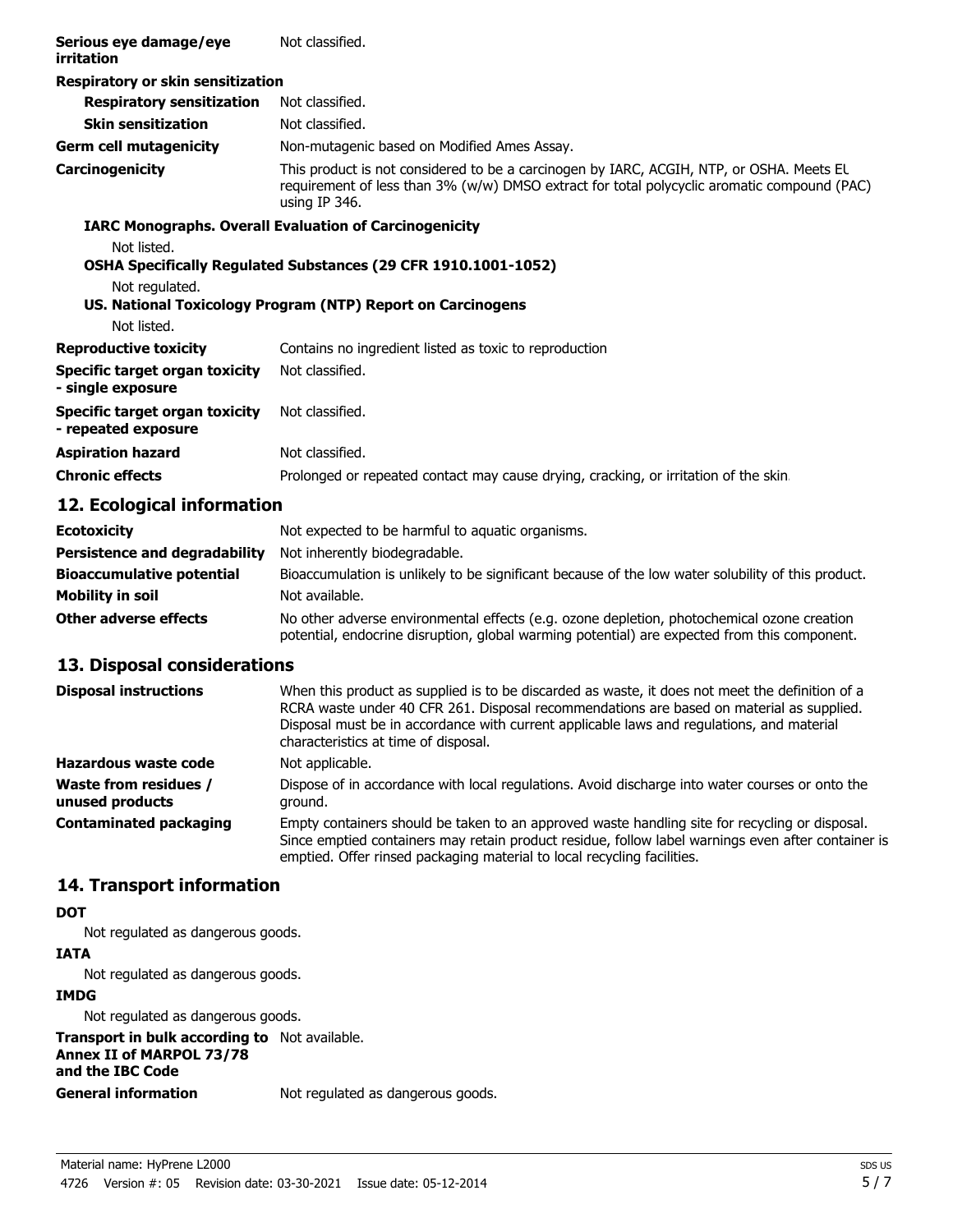#### **15. Regulatory information**

| <b>US federal regulations</b>                                           | This product is not known to be a "Hazardous Chemical" as defined by the OSHA Hazarc<br>Communication Standard, 29 CFR 1910.1200.<br>All components are on the U.S. EPA TSCA Inventory List. |                        |
|-------------------------------------------------------------------------|----------------------------------------------------------------------------------------------------------------------------------------------------------------------------------------------|------------------------|
|                                                                         | CERCLA/SARA Hazardous Substances - Not applicable.                                                                                                                                           |                        |
|                                                                         | TSCA Section 12(b) Export Notification (40 CFR 707, Subpt. D)                                                                                                                                |                        |
| Not regulated.<br><b>CERCLA Hazardous Substance List (40 CFR 302.4)</b> |                                                                                                                                                                                              |                        |
| Not listed.<br><b>SARA 304 Emergency release notification</b>           |                                                                                                                                                                                              |                        |
| Not regulated.                                                          | OSHA Specifically Regulated Substances (29 CFR 1910.1001-1052)                                                                                                                               |                        |
| Not regulated.                                                          |                                                                                                                                                                                              |                        |
| <b>SARA 302 Extremely hazardous substance</b><br>Not listed.            | <b>Superfund Amendments and Reauthorization Act of 1986 (SARA)</b>                                                                                                                           |                        |
| <b>SARA 311/312</b><br><b>Hazardous chemical</b>                        | No                                                                                                                                                                                           |                        |
| <b>SARA 313 (TRI reporting)</b><br>Not regulated.                       |                                                                                                                                                                                              |                        |
| <b>Other federal regulations</b>                                        |                                                                                                                                                                                              |                        |
|                                                                         | Clean Air Act (CAA) Section 112 Hazardous Air Pollutants (HAPs) List                                                                                                                         |                        |
| Not regulated.                                                          | Clean Air Act (CAA) Section 112(r) Accidental Release Prevention (40 CFR 68.130)                                                                                                             |                        |
| Not regulated.                                                          |                                                                                                                                                                                              |                        |
| <b>Safe Drinking Water Act</b><br>(SDWA)                                | Not regulated.                                                                                                                                                                               |                        |
| <b>International Inventories</b>                                        |                                                                                                                                                                                              |                        |
| Country(s) or region                                                    | <b>Inventory name</b>                                                                                                                                                                        | On inventory (yes/no)* |
| Australia                                                               | Australian Inventory of Chemical Substances (AICS)                                                                                                                                           | Yes                    |
| Canada                                                                  | Domestic Substances List (DSL)                                                                                                                                                               | Yes                    |
| Canada                                                                  | Non-Domestic Substances List (NDSL)                                                                                                                                                          | No                     |
| China                                                                   | Inventory of Existing Chemical Substances in China (IECSC)                                                                                                                                   | Yes                    |
| Europe                                                                  | European Inventory of Existing Commercial Chemical Substances<br>(EINECS)                                                                                                                    | Yes                    |
| Europe                                                                  | European List of Notified Chemical Substances (ELINCS)                                                                                                                                       | No                     |
| Japan                                                                   | Inventory of Existing and New Chemical Substances (ENCS)                                                                                                                                     | Yes                    |
| Korea                                                                   | Existing Chemicals List (ECL)                                                                                                                                                                | Yes                    |
| New Zealand                                                             | New Zealand Inventory                                                                                                                                                                        | Yes                    |
| Philippines                                                             | Philippine Inventory of Chemicals and Chemical Substances<br>(PICCS)                                                                                                                         | Yes                    |
| Taiwan                                                                  | Taiwan Chemical Substance Inventory (TCSI)                                                                                                                                                   | Yes                    |
| United States & Puerto Rico                                             | Toxic Substances Control Act (TSCA) Inventory                                                                                                                                                | Yes                    |

\*A "Yes" indicates that all components of this product comply with the inventory requirements administered by the governing country(s)

A "No" indicates that one or more components of the product are not listed or exempt from listing on the inventory administered by the governing country(s).

#### **16. Other information, including date of preparation or last revision**

| Issue date                 | 05-12-2014                                                 |
|----------------------------|------------------------------------------------------------|
| <b>Revision date</b>       | 03-30-2021                                                 |
| <b>Version #</b>           | 05                                                         |
| <b>Further information</b> | Local CHEMTREC Numbers:<br>CHEMTREC Mexico: 1-800-681-9531 |